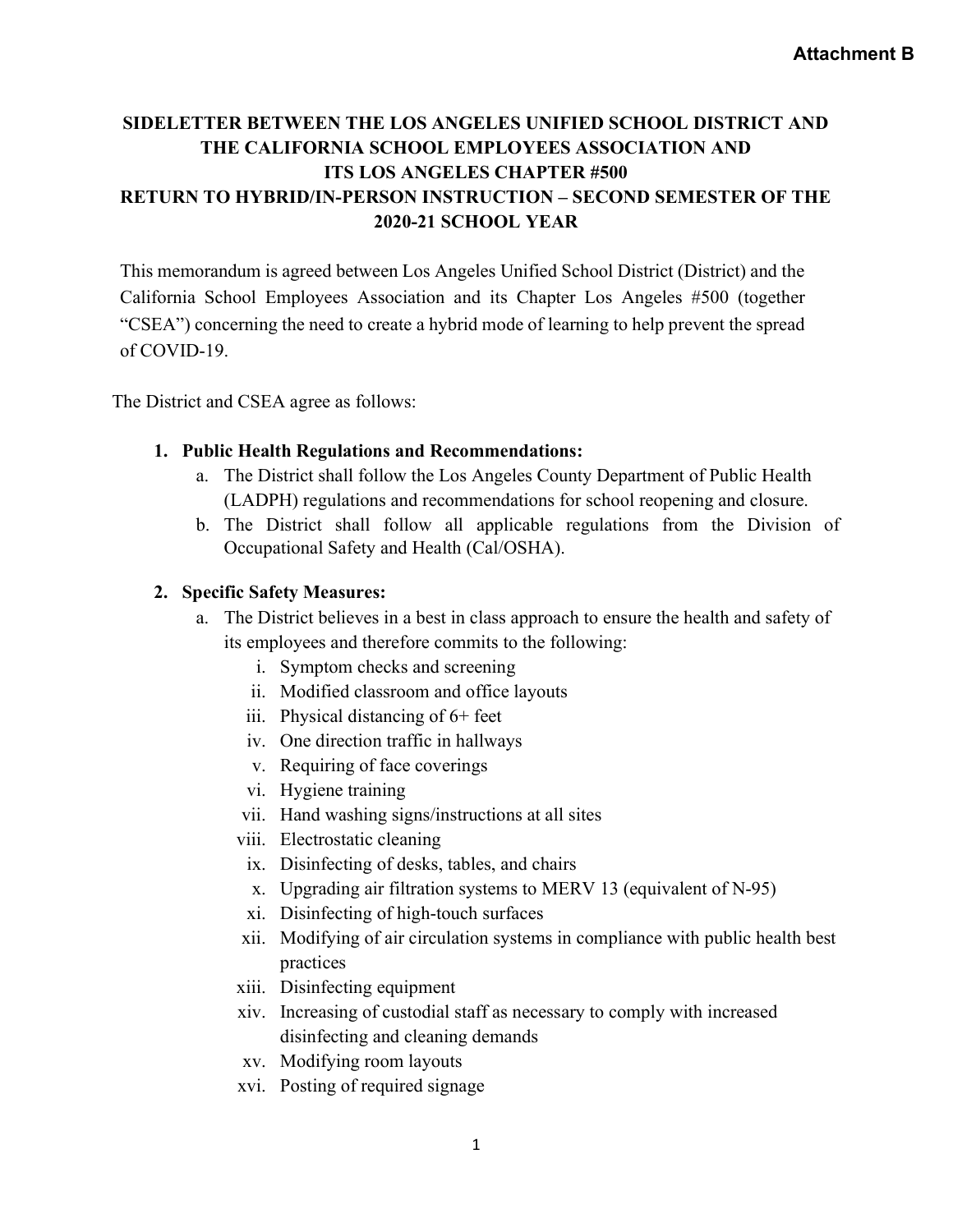- xvii. PPE kits that include face coverings for all staff at all worksites
- xviii. Provide appropriate PPE to staff as required by their class description and the LADPH
- xix. Soap, paper towels, and hand sanitizer in every classroom or office
- xx. Published health protocols
- xxi. Providing time for hand washing as necessary and dictated by the demands of a bargaining unit members assigned duties
- b. The District agrees to meet with CSEA by January 10, 2021 to discuss and provide responses on the issues listed below (i-vi) that CSEA has brought to the District. CSEA may continue to meet and negotiate with the District on these items. If any agreement is made on the below subjects, the side letter shall be modified to include such change.
	- i. Limiting entrances and exits at worksites to prevent parents, students, and visitors from entering worksites without being screened or reminded of the District's COVID-19 protocols.
	- ii. Providing staff who work in a shared office or worksite regularly accessible to the public personal cleaning and disinfecting supplies such as disinfecting wipes.
	- iii. Providing CSEA a COVID-19 protocols point of contact for each Local District and the Central Office and shall publish said contacts in the next update to the Return to Campus Employee Guide 20-21.
	- iv. Bargaining unit members who do not regularly and routinely perform healthcare duties and do not have such duties in their job description shall not be required to isolate or care for suspected COVID-19 positive staff, students, parents, or visitors.
	- v. Bargaining unit members shall be responsible for reminding staff, parents, students, and visitors of the District's COVID-19 protocols. However, if any individual refuses to comply or is hostile about the protocols, the individual shall be referred to the principal or appropriate worksite administrator. Bargaining unit members shall not be expected to engage hostile individuals or put themselves at risk to enforce the District's COVID-19 protocols.
	- vi. With respect to Section 6b of this agreement, an employee being permitted to remain on an unpaid leave of absence with no loss of seniority.
- c. The District shall establish a working group to focus on safety issues related to COVID-19, including issues that arise as District operations and best practices evolve. The working group shall include two representatives from CSEA.
- d. Outside Visitors and Groups: The District shall enforce appropriate limitations on access to work sites, including screening, and requirements that the use of any district facility by an outside group comply with the District's health and safety plans and local health orders.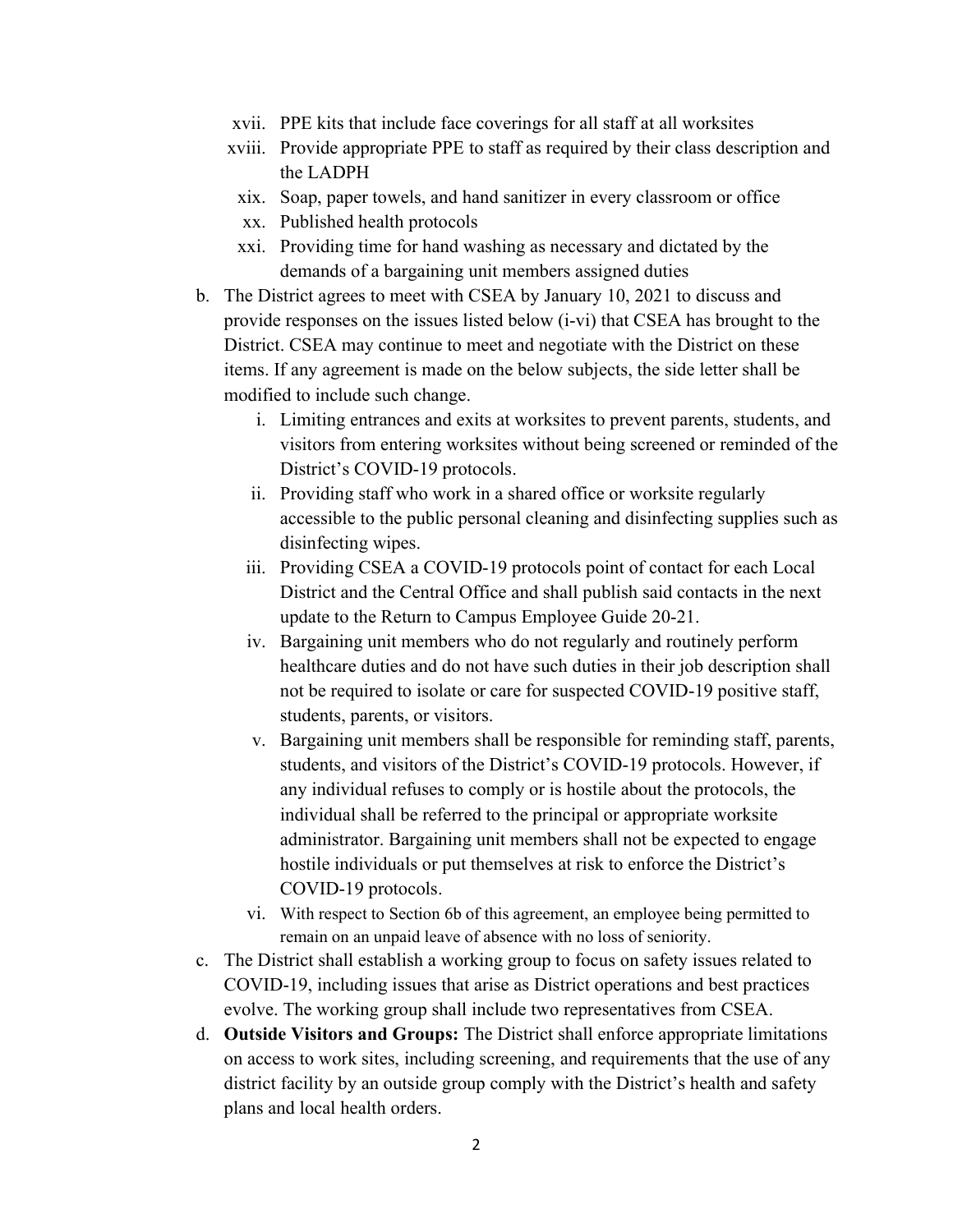- e. Charter School Co-locations: The District shall ensure that organizations that are using the same facility have agreed to the same understandings about how to reopen in a healthy and safe way. The District shall establish a protocol for responding to site concerns regarding health and safety issues that arise during the pandemic that is collaborative and meets the needs of all stakeholders.
- f. Unsafe Conditions: All employees shall have the right, without retaliation, to refuse to perform work which they reasonably believe to be unsafe or unhealthful, if all of the following conditions are met:
	- 1. Where possible, the employee has asked the supervisor to eliminate the danger, and the supervisor failed to do so; and
	- 2. The employee must genuinely believe that an imminent danger exists related to COVID 19; and
	- 3. A reasonable person would agree that there is a real danger of death or serious injury;

Employees who so refuse work shall remain available for reassignment at their scheduled worksite and during their scheduled work hours and may be directed to complete alternate work or work under modified conditions as directed until conditions are made safe for the completion of the original assignment as determined by the District. The parties encourage all employees to take this step only as a last resort to ensure their health and safety.

### 3. Screening:

#### a. Screening for COVID-19:

- i. The District agrees to monitor staff, students, and visitors throughout the day for signs of illness and take appropriate action if an individual exhibits signs or symptoms of COVID-19.
- ii. The District shall encourage screening by staff, students, and visitors and instruct staff in the proper way to self-screen before leaving home for their shift.
- 4. Testing and Tracing: The District and CSEA shall continue to discuss and if necessary, negotiate the effects of a comprehensive testing and tracing plan.

#### 5. Leave:

a. COVID-Related Illness Leave: In the event a CSEA bargaining-unit employee is exposed to coronavirus or is taken ill with coronavirus, the employee shall isolate for the duration recommended by a qualified healthcare provider. The District may request a note from a medical provider or other evidence indicating a bargaining-unit employee's eligibility for this leave. Employees will be compensated their own benefit time.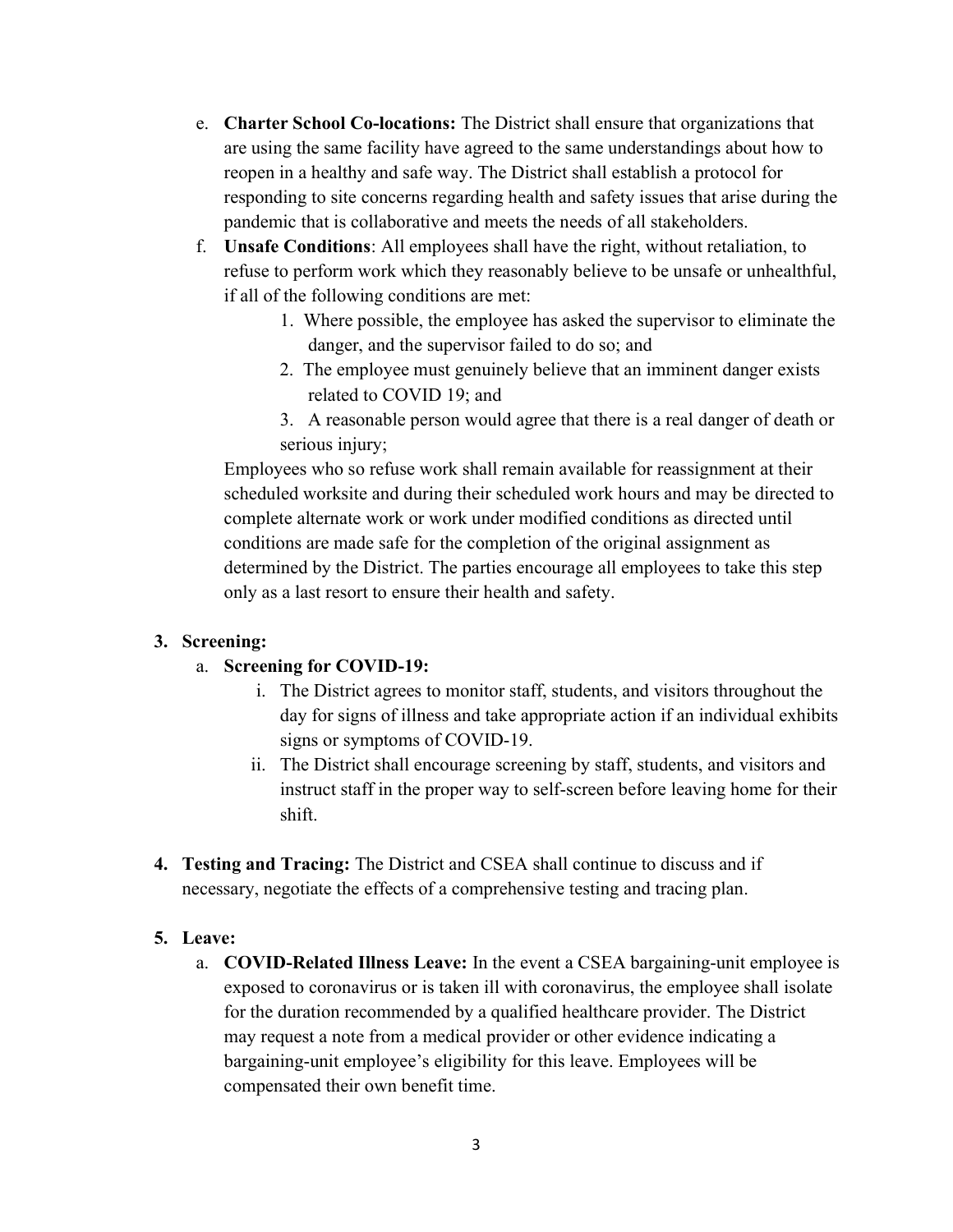- b. No loss of pay during COVID-19 related closure: In the event a District facility must be closed, CSEA bargaining-unit employee(s) will not suffer any loss of pay or benefits relative to their regular schedules for the period of the closure, assuming employees have not declined alternative assignments in order to continue working.
- c. No extension of probationary period during COVID-19 related closures or curtailments: No probationary bargaining-unit member shall have their probationary period extended because of the closure of their worksite or the school district due to COVID-19, so long as they are available and willing to perform duties from home or otherwise as assigned by the District.
- d. The District agrees to meet and negotiate with CSEA on or after February, 1, 2021 to continue to discuss the effects of the expiration of the Families First Coronavirus Response Act. If the state, federal, or local government enacts additional leave related to the COVID-19 pandemic, CSEA and the District shall meet and negotiate to amend this section.
- e. Intermittent Use of Leave: The District shall continue its current policy and practice of permitting intermittent use of leaves.
- f. Use of All Leave for Childcare Issues: Employees may use all existing forms of leave to address childcare or family care issues.

#### 6. Accommodation:

- a. Accommodation Options: The District agrees to support staff who are at higher risk for severe illness, who cannot safely distance from household contacts at higher risk, who are caring for an individual subject to a public health order or who is advised to self-isolate by a medical professional, or who is caring for a child whose school or place of care is closed or whose childcare provider is unavailable due to COVID-19, by considering accommodations such as, but not limited to, work from home arrangements, K-8 student supervision if working at a school site, flexible schedules, intermittent use of leaves, physical barriers, changing workstations, a temporary negotiated change in duties, or a temporary transfer to another worksite. Such accommodations shall not be unreasonably withheld.
- b. When Accommodations are Not Possible: If accommodations are not practicable, the employee shall be permitted to remain on an unpaid leave of absence and will not be terminated from District service.
- c. Reopen Accommodations Language: On or after November 1, 2020, CSEA may reopen Accommodation Section 6.

#### 7. Modified Schedules and Work From Home During the COVID-19 Pandemic:

- a. Working from Home: Employees will work remotely whenever possible, as determined by the worksite. The District, through its supervisors and administrators will make every effort to accommodate an employee facing COVID-19 related child or family care issues to work from home.
- b. Flexible Work Schedules: The District shall grant flexibility when it comes to permitting flexible work schedules to address a bargaining-unit employee's need,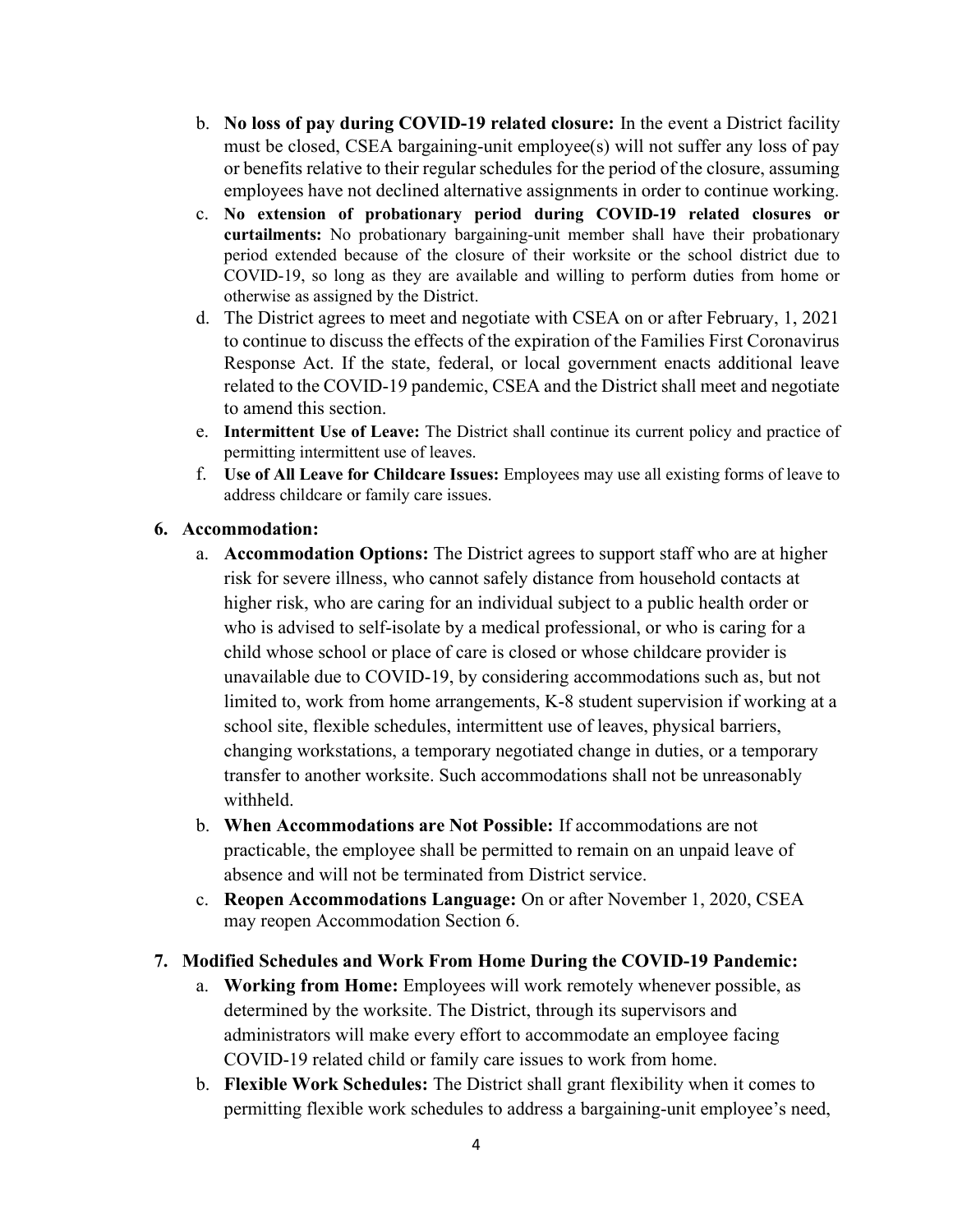while considering the District's operational needs. Any bargaining-unit employee may adjust their scheduled work hours with the approval of their supervisor.

- c. Physically Reporting to Work:
	- i. All CSEA represented employees need to report in person at their assigned location for work, unless exempted under section 6 or as otherwise assigned by their supervisor as described in section 7.
	- ii. Bargaining-unit employees who are working from home may be required to report to work at a District site periodically.
	- iii. In the event a bargaining-unit employee who is telecommuting is asked to report to a District work site, the District shall provide no less than one business day notice prior to the time they are required to report, except in the case of an emergency.
- d. Necessary Equipment: The District will provide bargaining-unit employees with the equipment needed to perform their assigned duties while working from home upon request to the supervisor. If such equipment is not readily available, the employee may be required to work at the site until such equipment becomes available unless otherwise accommodated.
- e. Employee Availability: While working from home, CSEA bargaining-unit employees are expected to be available during their designated working hours. This includes being available to receive phone calls from the site supervisor, and regularly monitoring their LAUSD email within each work day.
- f. Interruptions Caused by Family Circumstances: The parties recognize that many bargaining-unit employees may have children and family circumstances that may result in occasional unexpected interruptions to the performance of their duties. Bargaining-unit employees shall not be subject to discipline if their duties are occasionally interrupted by such circumstances.
- g. Work After Hours: The District agrees that bargaining-unit employees shall not be required to monitor their work email or work telephone calls outside of their designated working hours. If a District Administrator/Manager/Supervisor contacts an employee and requires work to be done outside of a bargaining-unit employee's designated working hours, the CSEA bargaining-unit employee will be compensated based on the time required to complete the assignment.
- h. No Impact on Probation: A modified work schedule or a work from home arrangement shall not serve as cause to extend a probationary bargaining-unit employee's probationary period.

## 8. Compensation and Benefits:

a. In the event the District returns to distance learning, the August  $24<sup>th</sup>$  side letter shall immediately go back into effect with respect to the differential.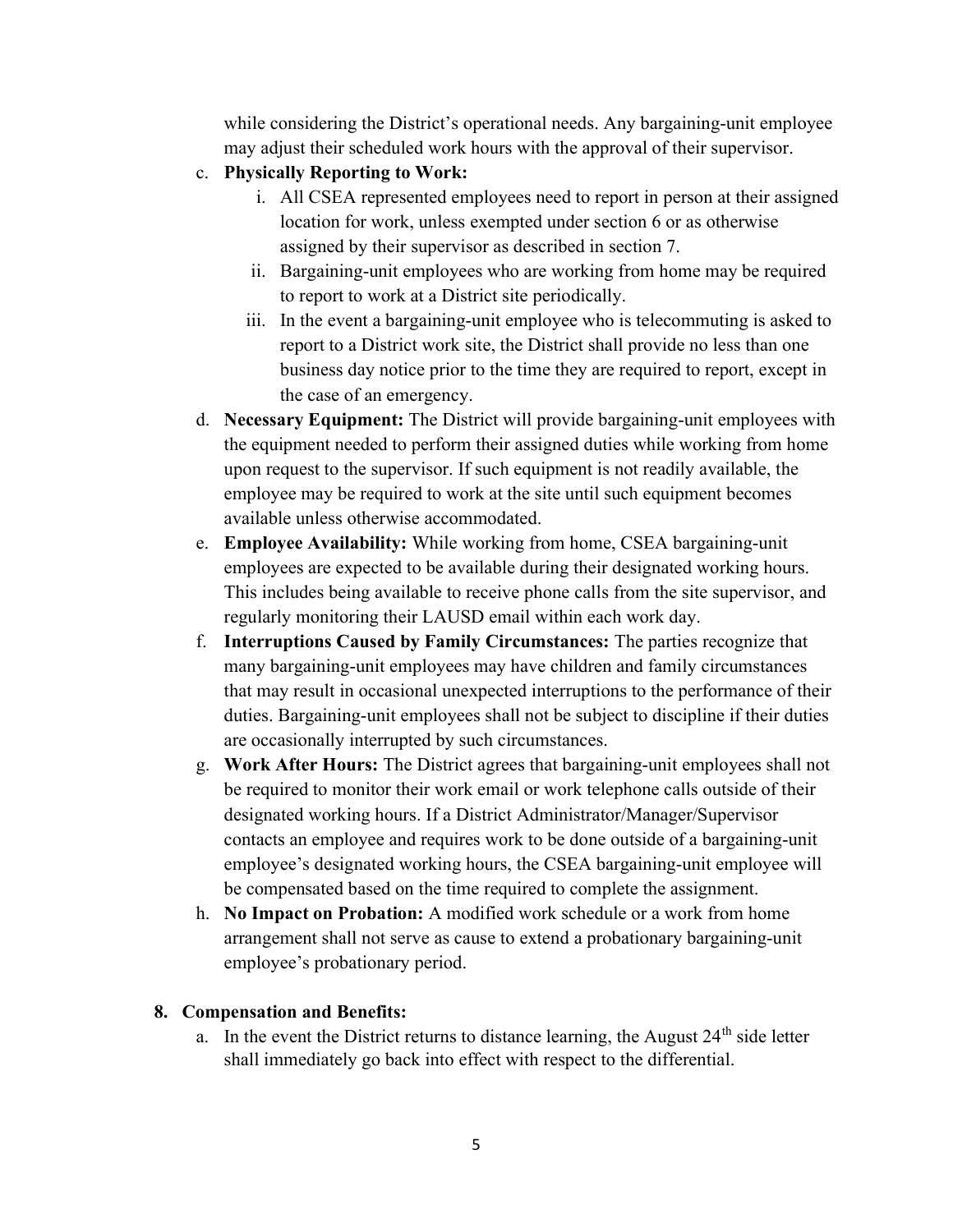- b. In the event any other bargaining unit receives a differential greater than the one provided to CSEA bargaining unit members, CSEA bargaining unit members shall receive the greater differential.
- c. There shall be no layoffs, furloughs, or reduction in regularly assigned hours of regular employees.
- 9. Modified Duties During the COVID-19 Pandemic: Subject to written agreement from CSEA, the District may temporarily modify an individual's or entire classification's duties for a part of or the duration of the COVID-19 pandemic. All such modifications shall end no later than the expiration of this agreement unless otherwise negotiated. CSEA may request to negotiate the specifics of such a modification prior to providing its agreement.
- 10. Transfer of Unit Work: The District shall not use a bargaining-unit employee's need for an accommodation or leave as cause to transfer that employee's duties outside of the bargaining unit but may make reasonable temporary adjustments to classes outside of the bargaining unit in order to ensure continuity of services in these instances. Any such "reasonable temporary adjustments" shall end at the expiration of this agreement unless otherwise negotiated.
- 11. Further Negotiation: If governmental orders or public health best practices necessitate a change to the District's response to COVID-19 that has an impact on the working conditions of bargaining unit members, the District will negotiate with CSEA as required by the Educational Employment Relations Act (EERA).
- 12. Compliance with further governmental orders: The parties recognize that the COVID-19 pandemic is evolving and so is governmental response. The parties will comply with further state or federal legislation or orders as they affect the terms and conditions of employment of bargaining-unit employees and will bargain as needed over the effects of such further directives.
- 13. Duration of Agreement: This non-precedent setting agreement shall go into effect upon the start of hybrid/in-person instruction and will expire on June 30, 2021.
- 14. Grievance Procedure: Disagreements arising from the enforcement of this agreement shall be referred to the grievance procedure outlined in the parties' collective bargaining agreement insofar as that procedure provides for final and binding arbitration by a neutral arbitrator.